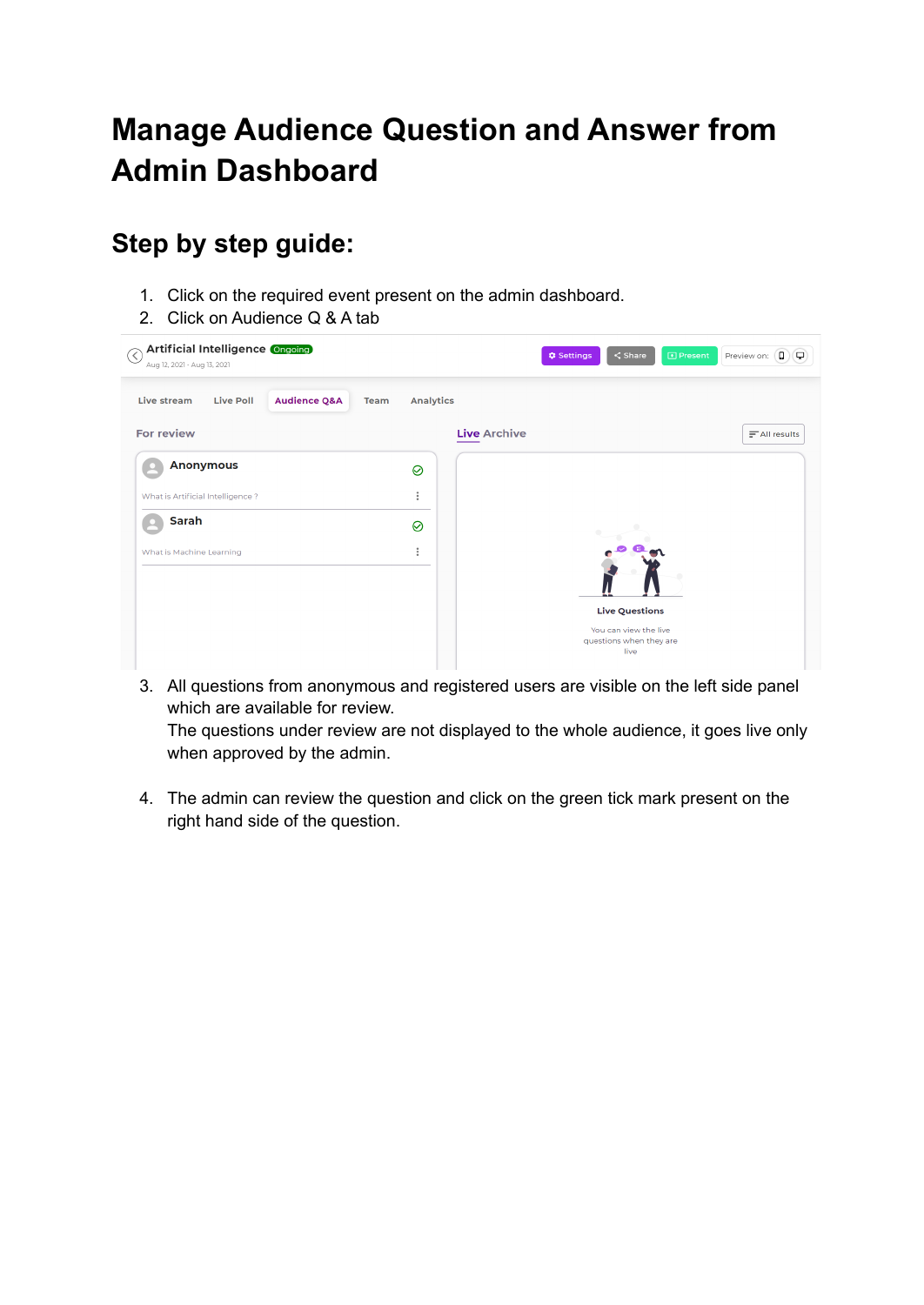| $\mathcal{V}_{\rm{c2}}^{\rm{S}}$<br><b>Anonymous</b> |                      |
|------------------------------------------------------|----------------------|
| What is Artificial Intelligence?                     | $\ddot{\phantom{a}}$ |
| <b>Sarah</b>                                         |                      |
| What is Machine Learning                             | $\ddot{\phantom{a}}$ |
|                                                      |                      |
|                                                      |                      |
|                                                      |                      |

If the admin is not interested in the question, he can either delete or edit the question before going live

| <b>Anonymous</b>                 |                      |
|----------------------------------|----------------------|
| What is Artificial Intelligence? | $\ddot{\phantom{a}}$ |
| <b>Sarah</b>                     | Edit                 |
| What is Machine Learning         | Delete               |

5. Once approved by the admin, the questions will go live and it will be available in the live section present on the right hand side of the screen.

The question along with the correct date, time and also the number of likes given is being displayed on the screen.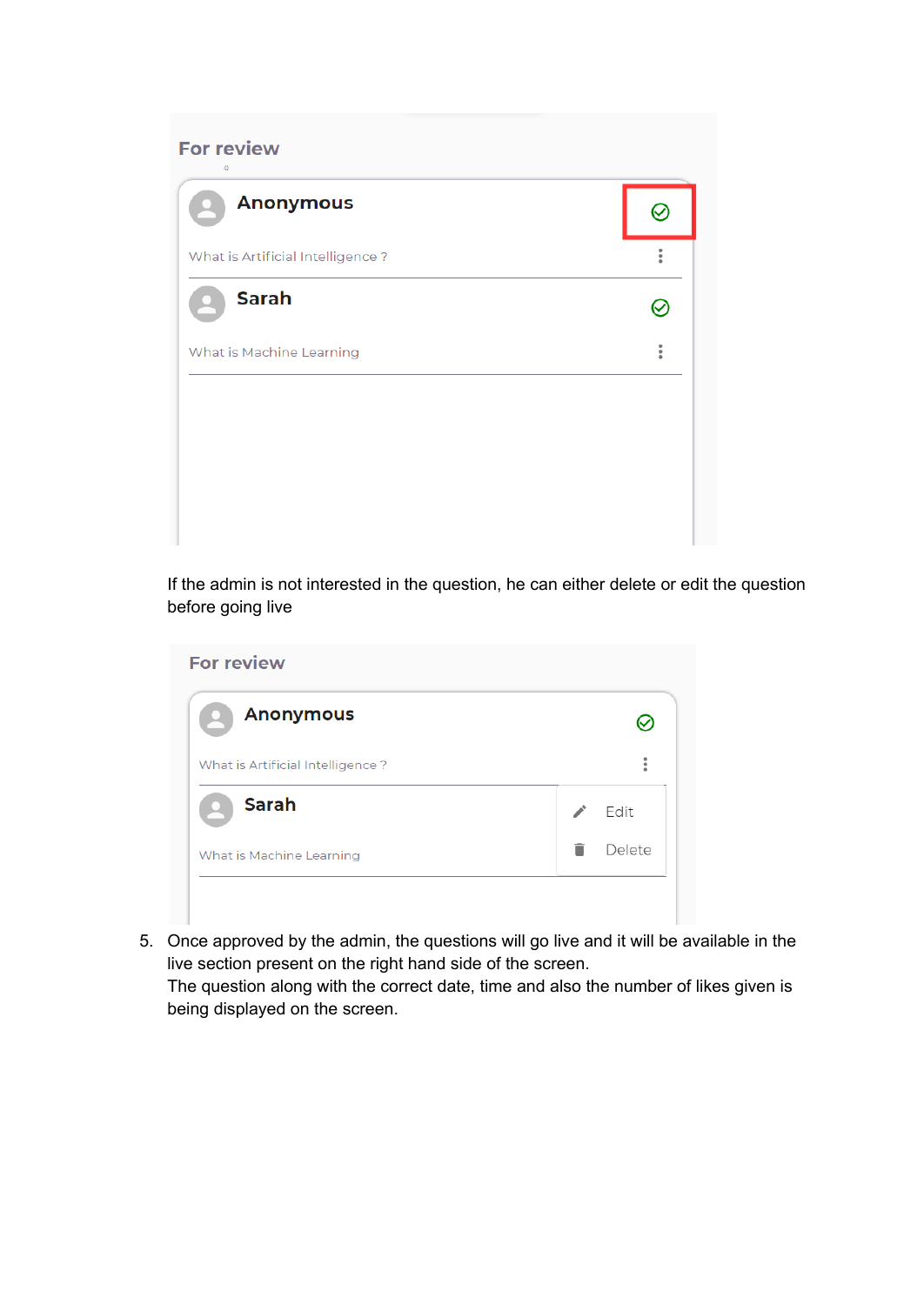| Live Archive                              |                            |
|-------------------------------------------|----------------------------|
| Type your answer                          |                            |
| Q&A<br>Polls                              | 1 Question                 |
| Sarah<br>Saran<br>1 0 August 12, 08:15 PM | œ<br>⊘<br>$\triangleright$ |
| What is Machine Learning                  | $\ddot{\phantom{a}}$       |
|                                           |                            |
|                                           |                            |

The admin can star the necessary questions to highlight them while presenting

| <b>Live Archive</b>                              | $\equiv$ All results |
|--------------------------------------------------|----------------------|
| <b>Anonymous</b><br>0 3:19:39 PM                 | 一《                   |
| What is Artificial Intelligence?                 | $\ddot{\phantom{a}}$ |
| <b>Sarah</b><br>$\bullet$ 1 $\bullet$ 8:22:13 PM |                      |
| What is Machine Learning                         |                      |

The admin can also shift the order of questions as per requirement.